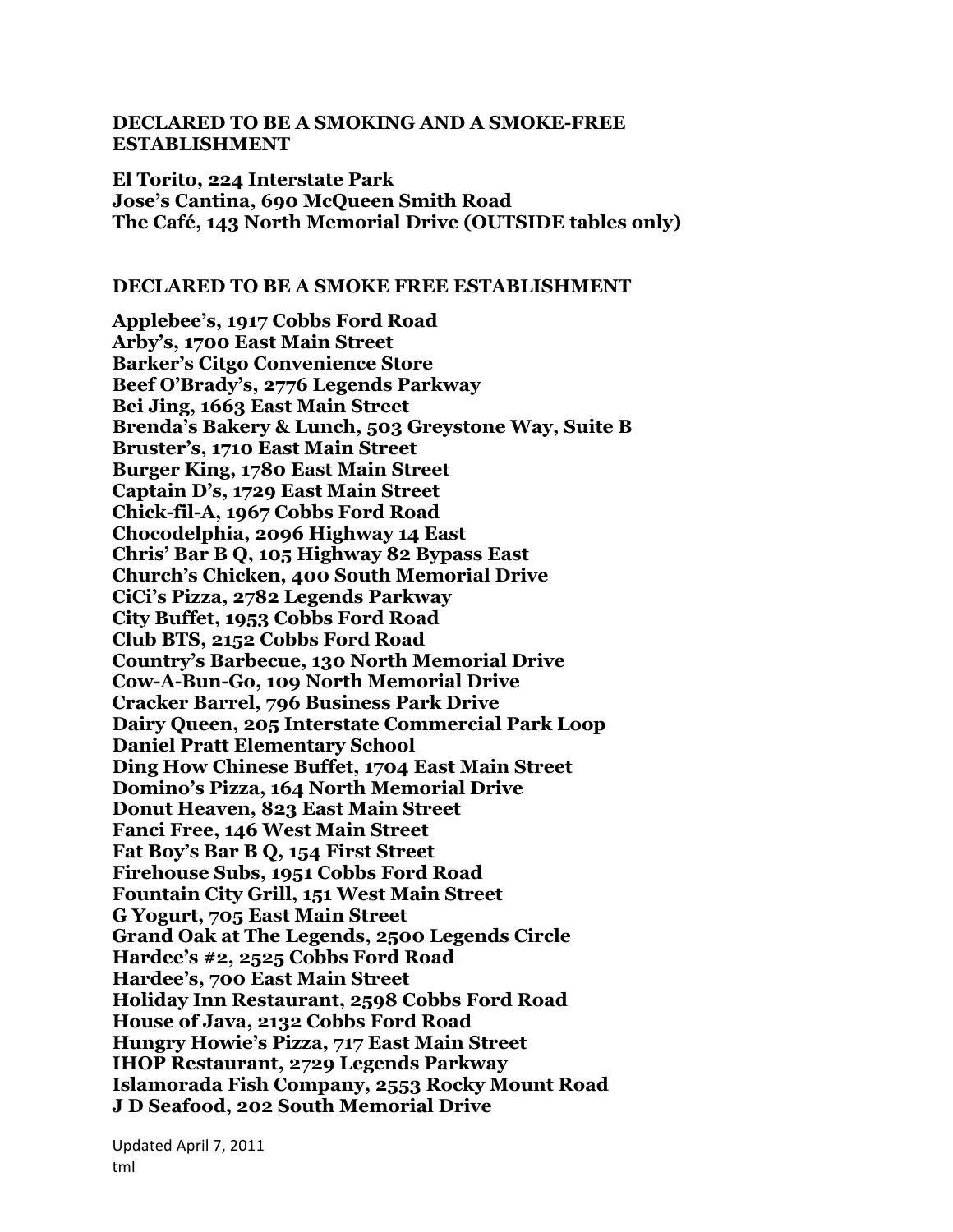**Jim's Restaurant, 1504 South Memorial Drive Jim N Nick's, 2250 Cobbs Ford Road Kangaroo Express #35 and Fatman's BBQ, 716 South Memorial Drive Kangaroo Express #36, 1846 Highway 14 KFC, 1913 Cobbs Ford Road Kiddie College School, 821 Peachtree Street KinderCare, 701 Sheila Boulevard KinderCare, 750 Loder Street Kmart Deli, 1880 East Main Street Krystal and Baskin Robbins, 1914 Cobbs Ford Road Las Casitas Mexican Restaurant, 2768 Legends Parkway Learning Tree, 1816 Glynwood Drive Little Ceasar's, 636 South Memorial Drive Logan's Roadhouse, 2775 Legends Parkway Longhorn, 2295 Cobbs Ford Road Magnolia Dining Room at The Legends Marco's Pizza, 676 McQueen Smith Road North McAllister's Deli, 2474 Legends Parkway McDonald's #720 South Memorial Drive McDonald's #1903 (WalMart) 1903 Cobbs Ford Road McDonald's #2573 Cobbs Ford Road Mellow Mushroom, 2641 Legends Parkway Mexico Tipico, 1870 East Main Street Moe's Southwest Grill, 2739 Legends Parkway Nestle Toll House Café, 528 Pinnacle Place O'Charley's, 2301 Cobbs Ford Road Olive Garden, 2767 Legends Parkway Osaka Sushi Bar, 499 Greystone Way Outback Steakhouse Papa John's, 115 South Memorial Drive Pasta Pizzaria & Grill, 205 South Court Street Pizza Hut, 758 E. Main Street Poblano's, 1943 Cobbs Ford Road Popeye's, 1723 East Main Street Prattville Country Club Restaurant, 723 Highway 82 Bypass West Prattville Elementary School Prattville Intermediate School Prattville Kindergarten Prattville Primary School Ria's PizzaRia Ryans, 1915 Cobbs Ford Road Ruby Tuesday, 789 Park Drive Shoney's, 2557 Cobbs Ford Road Smith-Byrd House, 137 North Washington Street Sneaky Pete's, 299 North Memorial Drive Sonic, 1829 East Main Street Southern Markets, 720 East Main Street**

Updated April 7, 2011 tml